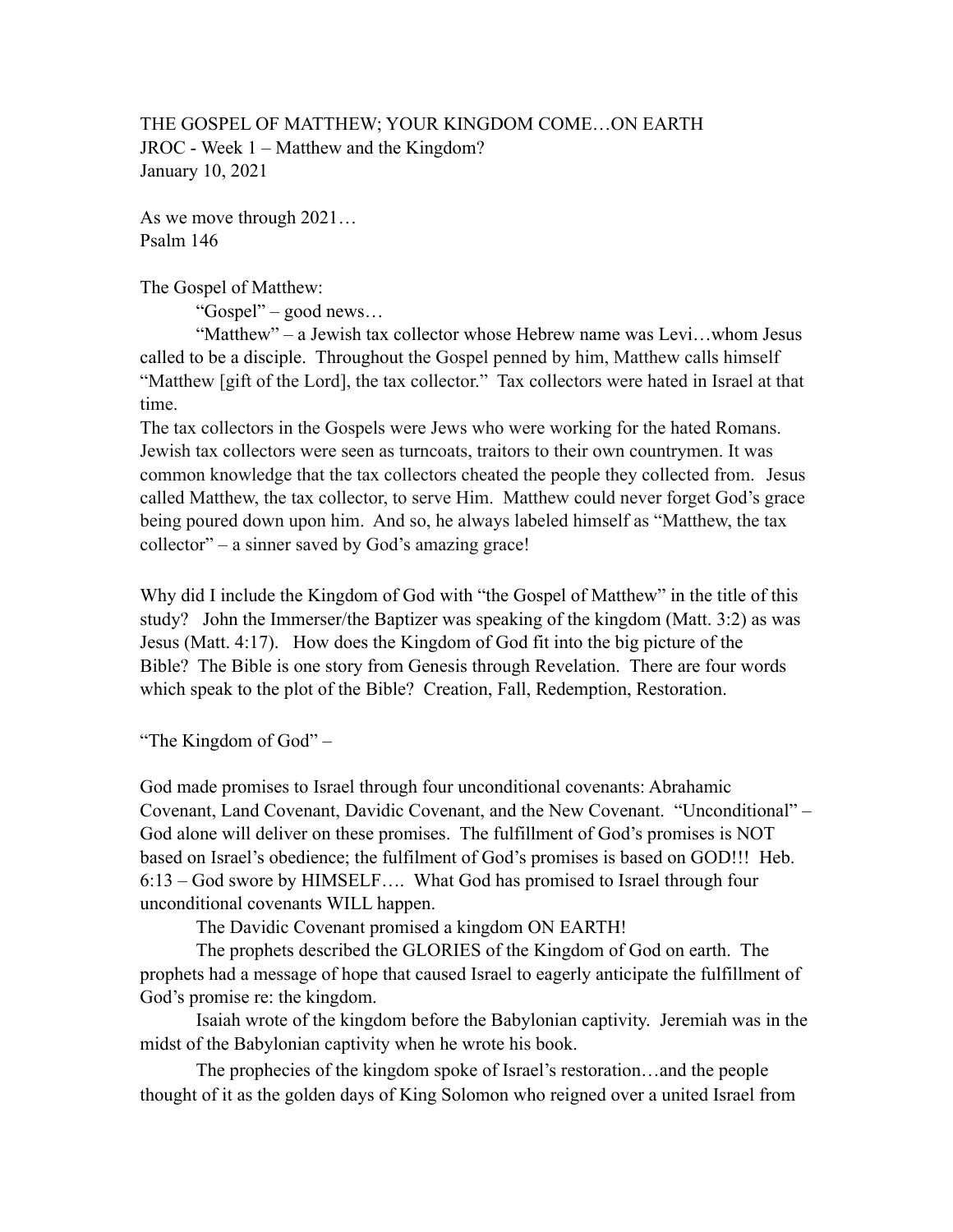971 to 931 BC. Time passed. A millennia/1,000 years passed and we then read of Jesus beginning His public ministry on earth at His first coming approx. 1,000 years following Solomon.

The HUGE application for each of us in our study of Scripture: KNOWING WHO GOD IS!! IN WHOM are we resting?

2

Psa. 46:10 - *Be still and know that I am God. I will be exalted among the nations. I will be exalted in the earth.* (One of the Bible verses for 2021).

God promised that Israel would be an instrument of blessing to the world – to us! The Kingdom of God has relevance for the world – for us! (Gen. 12:3; Gen. 18:18; Rom. 11:15)

In approaching the theme of "the kingdom," we need to understand the relationship between the OT and the NT. Biblical principle: all passages in Scripture harmonize and complement each other. And so, all kingdom passages in the Bible harmonize and complement each other.

Because God is the author of the Bible – and because Scripture has authorial intent. Underlying what the Holy Spirit inspired the authors to write is God's intent. We cannot nix God's intent in what was God-breathed/inspired by God in the OT. The NT does not reinterpret the OT! Matthew has much to tell us about the kingdom of God on earth in harmony with OT passages!

Why are there four Gospels? Do the four Gospels contradict one another? NO!!!!

 Do we realize that the four Gospels do NOT present a biography of Jesus? Each of the Gospels has its own emphasis on the ministry of Jesus. The Gospels do not contradict; they complement what each presents:

Matthew, writing to a Jewish audience, emphasizes Jesus' fulfillment of Old Testament prophecy, proving that He is the long-awaited Messiah.

Mark writes a fast-paced, condensed account, recording Jesus' miraculous deeds and not recording His long discourses. Mark looks at Jesus as a Servant.

Luke portrays Jesus as the remedy of the world's ills, emphasizing His perfect humanity and concern for the weak, the suffering, and the outcast.

John emphasizes Jesus' deity by selecting many conversations and sayings of Jesus on the subject and also including "signs" that prove He is the Son of God.

Matthew, Mark, Luke, John write for different audiences:

The Gospel of Matthew is written for a Jewish audience. Matthew uses Jewish terminology: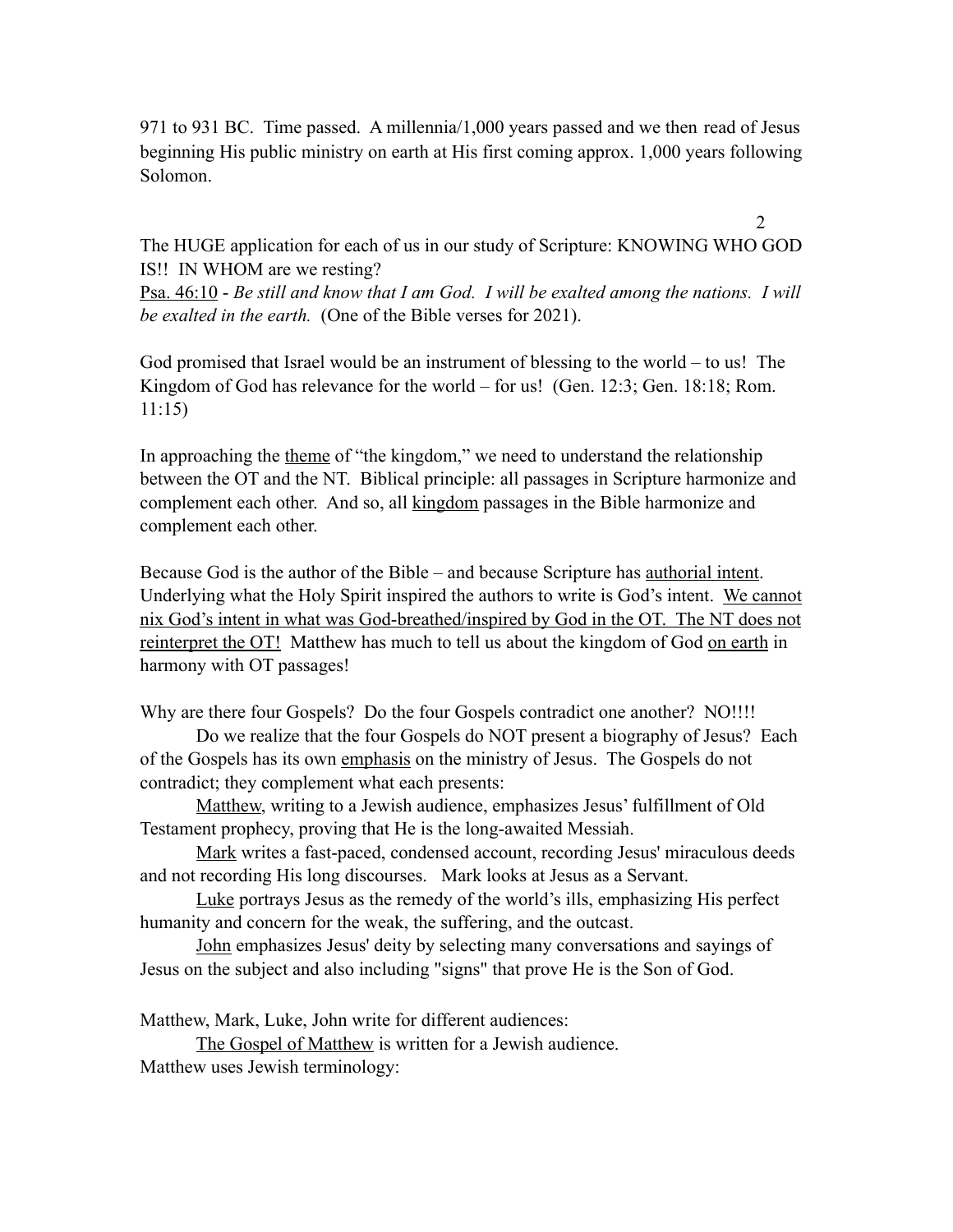- <u>Matt. 27:33</u> "Golgotha" in the Hebrew "place of a skull" (interesting in light of Gen. 3:15 and Heb. 2:14.)
- Luke 23:33 "Calvary"–the Latin equivalent of Golgotha.
- Matthew uses the term, "Kingdom of heaven" not "kingdom of God." My view is that "the kingdom of heaven" and "the kingdom of God" are the same. Why, then, does Matthew call "the kingdom of God" "the kingdom of heaven"? Matthew is sensitive to Jewish sensitivities. The name of God was/is too holy for them to speak.
- "Son of David" Matthew continually refers to Jesus as the "Son of David," emphasizing that He is indeed the Messiah – the anointed one.

3

- Matthew doesn't translate Aramaic terms such as *raca* ([Matt. 5:22\)](https://www.blueletterbible.org/search/preSearch.cfm?Criteria=Matthew+5.22&t=NKJV) and *corban* [\(Matt. 15:5](https://www.blueletterbible.org/search/preSearch.cfm?Criteria=Matthew+15.5&t=NKJV)). Jewish people in Jesus' day spoke Aramaic, Hebrew, and Greek… Jewish people would understand the Aramaic terms Matthew used.
- Significantly, the Gospel of Matthew triumphantly ends with Jesus commanding His Jewish followers/disciples to make disciples of all the nations (Matthew [28:19-20](https://www.blueletterbible.org/search/preSearch.cfm?Criteria=Matthew+28.19-20&t=NKJV)). God had called the nation of Israel to carry out this task (Isa. 43:10). What a joy for Jesus to commission the Jewish disciples to carry out what God had originally called the nation of Israel to do.

The Gospel of Mark was written to the Romans.

The Gospel of Luke was written to the Greeks.

The Gospel of John was written to mankind!

Matthew – written as early as 50 AD Mark – in the early  $50\text{'s} - AD$ Luke –  $60-61$  AD John – 80-90 AD

The Gospel of Matthew is the bridge between the Old and New Testaments. It fittingly gives to its readers…the Jews in that day and to all who have read and are reading this book…the reason/the link for the BIG PICTURE of the Bible.

Matthew wrote to the Jewish people. John MacArthur has stated, "The Jewish flavor of Matthew's gospel is remarkable." This is evident even in the opening genealogy, which Matthew traces back only as far as Abraham. In contrast, Luke, aiming to show Jesus as the Redeemer of humanity, goes all the way back to Adam.

Matthew's purpose is somewhat narrower: to demonstrate that Jesus is the King and Messiah of Israel.